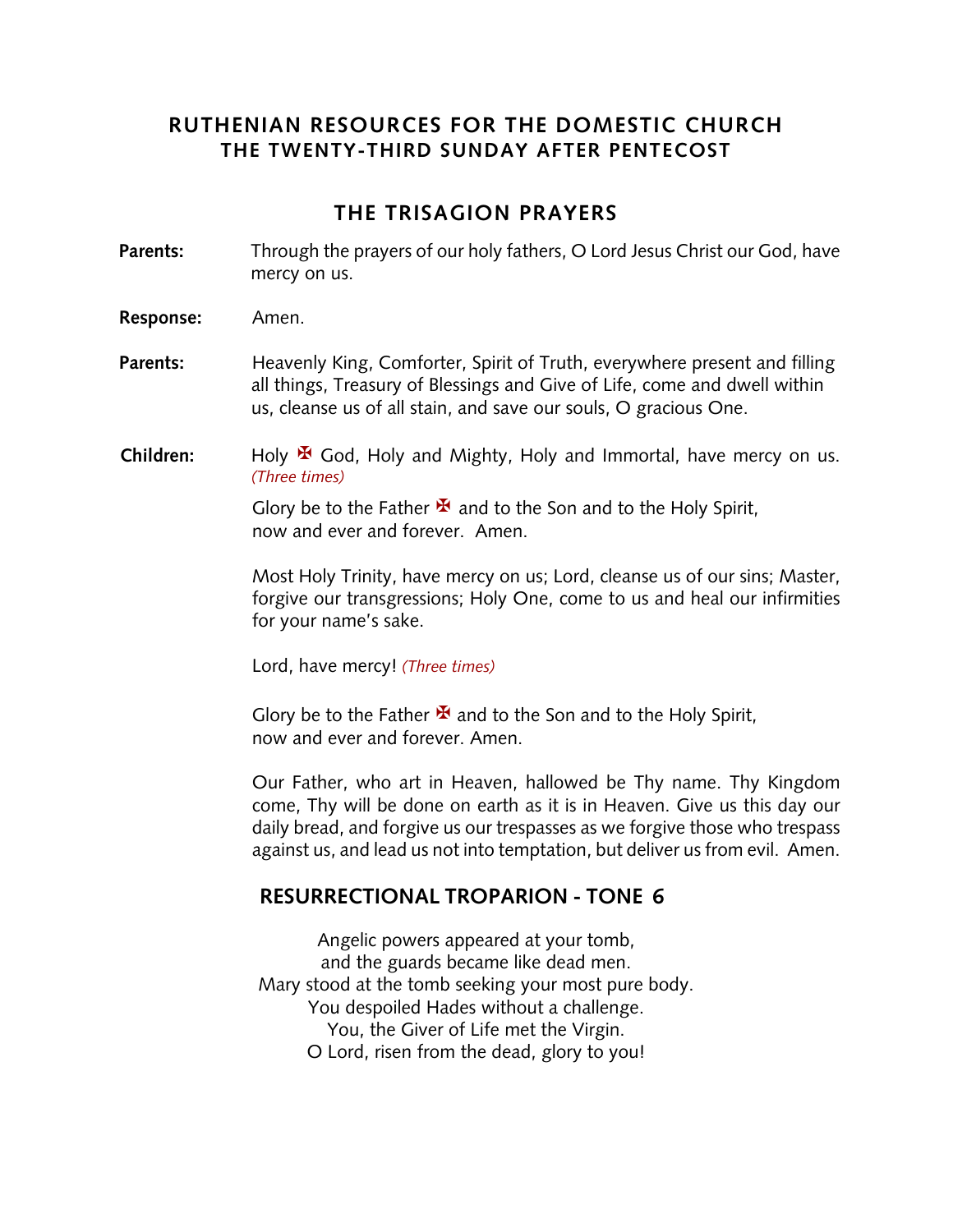### **EPISTLE: 2:4 - 10**

Brethren, God, who is rich in mercy, by reason of his very great love with which he has loved us even when we were dead by reason of our sins, brought us to life together with Christ, and you have been saved by grace. [God] raised us up together, and enthroned us together in heaven in Christ Jesus, so that he might show in future ages the overflowing riches of his grace, through his kindness to us in Christ Jesus. For by grace you have been saved through faith: and that, not on your own, for it is God's gift, and not the result of work which might have been a pretext for anyone to boast. For we are his workmanship, we who were created in Christ Jesus through good works which God has pre-planned so that we could walk in them.<sup>1</sup>

## **GOSPEL: LUKE 8:27 - 39**

At that time when Jesus came to the country of the Gerasenes there met Him a certain man who for a long time was possessed by a devil, and wore no clothes, and lived in the tombs, not in a house. And when he saw Jesus, he fell down before Him, and crying out with a loud voice said, "What have I to do with Thee, Jesus, Son of the most high God? I pray Thee, do not torment me." For he was charging the unclean spirit to go forth from the man. For many times it had laid hold of him; and he was bound with chains and fetters, and kept under guard, but he would break the bonds asunder, and be driven by the devil into the deserts. And Jesus asked him, saying, "What is thy name?" And he said, "Legion," because many devils had entered into him. And they entreated Him not to command them to depart into the abyss.

Now a herd of many swine was there, feeding on the mountainside. And they kept entreating Him to give them leave to enter into them. And He gave them leave. And the devils came out from the man and entered into the swine; and the herd rushed down the cliff into the lake and were drowned. And when the swineherds saw what had happened, they fled and reported it in the town and in the country; and people came out to see what had happened. They came to Jesus, and found the man from whom the devils had gone out sitting at His feet, clothed and in his right mind; and they were afraid. And those also who had seen it reported to them how he had been saved from Legion.

All the people of the Gerasene district besought Him to depart from them; for they were seized with great fear. And He got into a boat and went back. But the man from whom the devils had gone out prayed Him that he might remain with Him. But Jesus sent him away, saying, "Return

<sup>1</sup> Epistle Book, English (Apostolos): Bishop Joseph Raya, Alleluia Press, 1980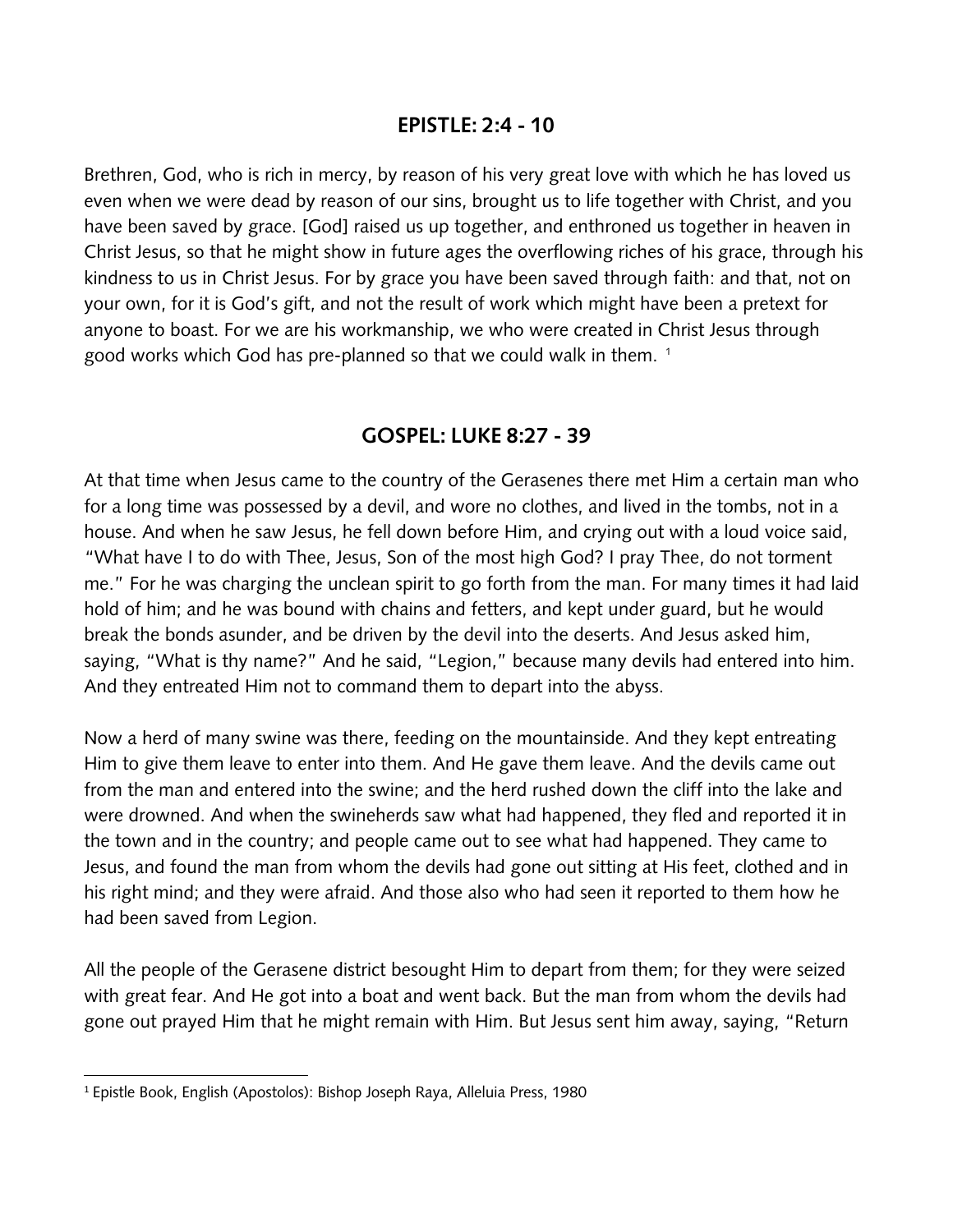to thy house, and tell all that God has done for thee." And he departed, proclaiming throughout the whole town all that Jesus had done for him. <sup>2</sup>

# **CATECHETICAL SUMMARY**

Around 2,400 years ago an elderly and respected man stood trial for his life. When he was about to be condemned to death, he said something that has remained with us even today. The man was the Greek philosopher Socrates and in that most important moment he stated before his judges, "The unexamined life is not worth living." In other words, one who goes about life without considering what he does, why he does it, where his life is headed, and how he might improve himself, is not really living.

In this we are reminded that there are two types of "life" that we can speak about—bodily life and spiritual life. It is very possible to be alive in the body and dead in the spirit. It is also possible to die in the body and be alive in the spirit.

In the Gospel text today we learn of Jesus' journeys "to the other side of the sea" where he meets one who is in every way like the "living" dead. There Jesus confronts "life" apart from God – which is described in the most horrific terms, the "life" of the demons – and drives it out of the man and into the sea.

While the story of the demoniac may seem to be an extreme example, it helps us see what life apart from God looks like in its ultimate end.

Jesus, who is God, comes to us in our sin (the demoniac), under the dominion of the devil and "living in the tombs." Notice that Jesus does not wait for us to come to him, but in the mystery of the Incarnation, he takes on our human nature, and he himself enters into our life as he entered the land of the Gerasenes – and there he comes to heal us, and to "raise us up" that we may no longer be under the dominion of death but under the dominion of life.

Just like the demoniac, we who have received this gift of new life in Christ Jesus are called to live accordingly.

Does the demoniac go back to live in the tombs? No! His life has changed! He is no longer living in death but in the light of Christ.

The Gospel concludes by telling us that "the man from whom the demons had gone **begged that he might be with Jesus**; but Jesus sent him away, saying "return to your home, and declare how much God has done for you." And he went away, proclaiming throughout the whole city everything that Jesus had done for him.

<sup>2</sup> Gospel Book, English: Bishop Joseph Raya, Alleluia Press, 1978